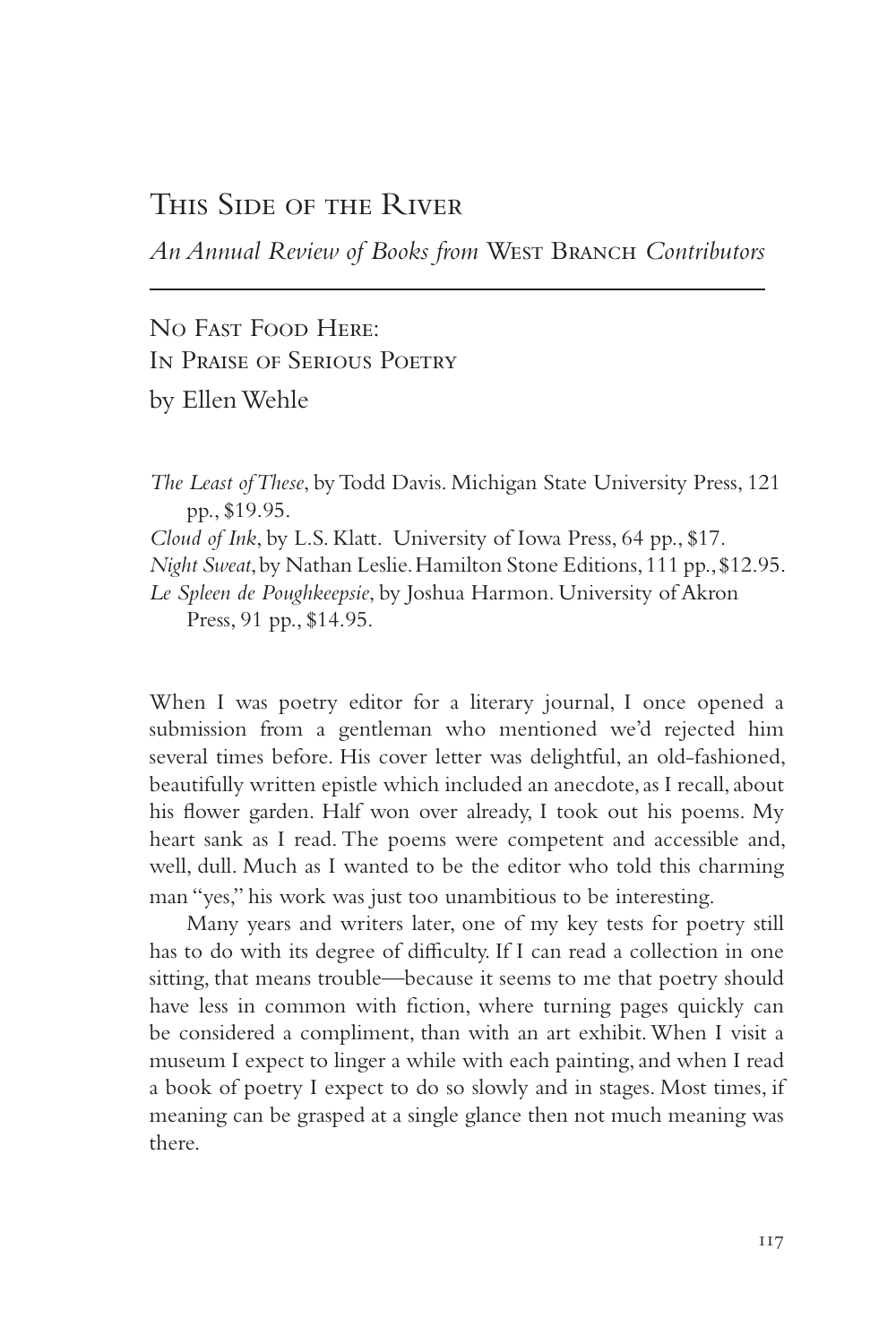Fast food, sound bites, drive-through churches: In a society that's all about ease of consumption, poetry—good poetry—demands that we work a little for our pleasure. The following four books are not quick reads. They are not necessarily accessible. They are instead complex and exciting, a reminder to readers that making the effort is worth it.

I

Todd Davis is a writer at home in Nature, and his work pays close attention to the rhythms of the natural world. In *The Least of These*, man is not master of all he surveys but a creature like any other, smaller and less important than the land he inhabits. This quiet reverence permeates the book. Formally the poems vary in length and use a number of different verse styles. Davis has a special gift for compression, however, and his shortest pieces are often the most powerful. For example, "My Family Sees My Empty Hands" creates a visceral coldness with just eight lines:

> I've nothing to show for my walk except the moon's wreckage, what's left of its light catching the snow's slow smoke, heat from a thaw rubbing against the cold body of winter, while I stomp my feet at the door, run my hands together, moonlight like frost on a corpse, so hard to recover any warmth, despite the fire that burns in the hearth.

In this winter nightscape Nature rules, man is alone, and even the moonlight is foreboding as it glows not like milk or silver coins, but "like frost on a corpse." The pace is measured and grave; try reading "My Family" out loud and you'll hear the long O's of "snow's slow smoke" bring the line nearly to a stop. The speaker spends seven lines describing an existential chill that leaves him "nothing to show" but "wreckage," then ends with the obvious contrast, a fire burning. Less obvious is that final turn, where the speaker finds in the fire no relief confirming our sense that his chill is not wholly physical. Rather than escaping winter, he has brought it indoors with him.

A theme of transcendence recurs throughout the book. Many poems are overtly religious and use wildlife or plant life to explore Christian concepts. Does the technique work? Yes and no. Poems such as "The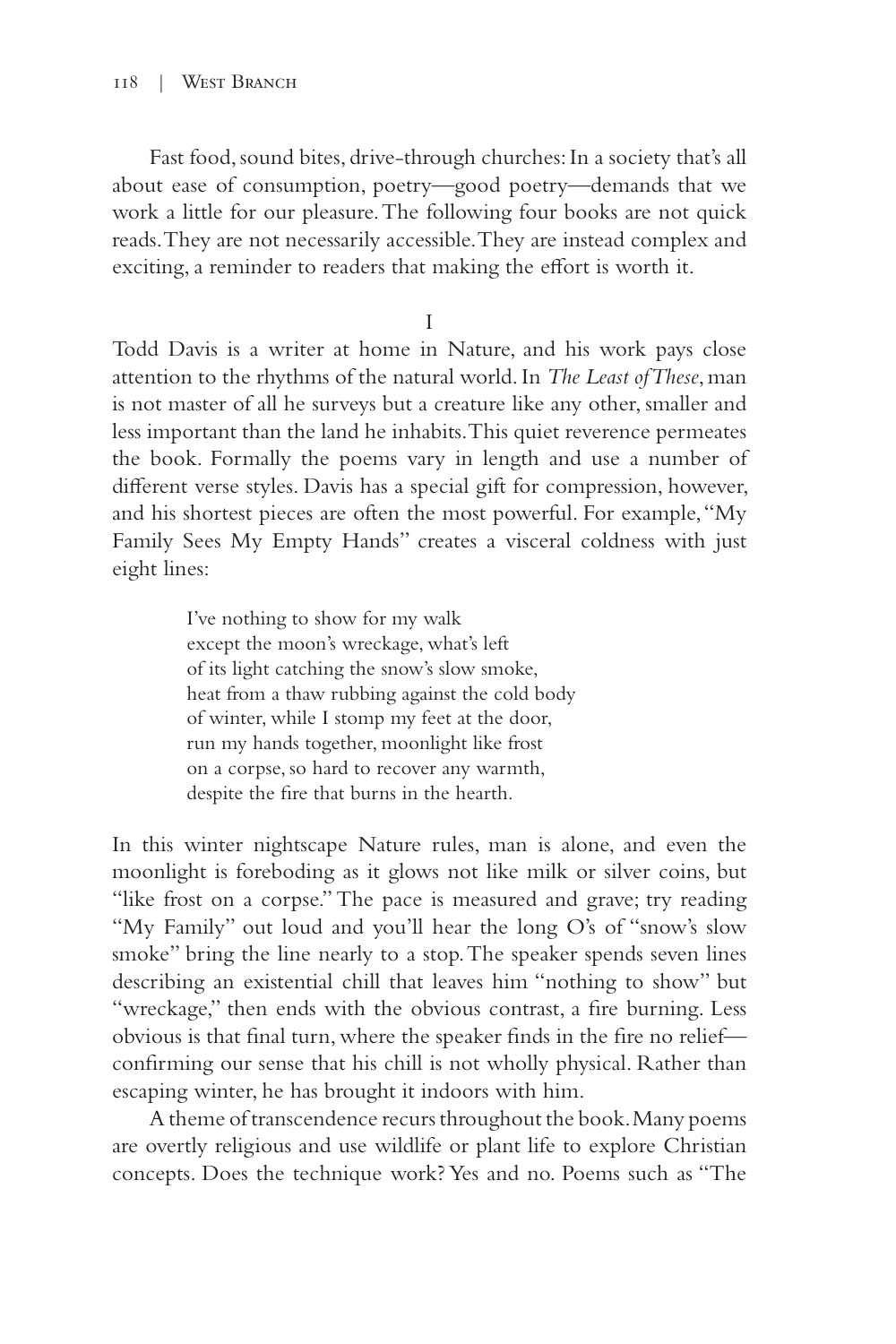Face of Jesus," "Doctrine," and "The Blessing of the Body, Which Is the House of Prayer" succeed because they surprise, and because they leave breathing room for the reader. Here is "Doctrine" in its entirety:

> I love the church of the osprey, simple adoration, no haggling over the body, the blood, whether water sprinkled from talons or immersed in the river saves us, whether ascension is metaphor or literal, because, of course, it's both: wings crooked, all the angels crying out, rising up from nests made of sticks and sunlight.

In a way, the entire poem is contained in that first line-break—"church / of the osprey"— which forces readers to re-evaluate faith in terms of pure feeling. Unlike man, who quibbles over esoteric points of doctrine, the osprey worships by instinct, all hunger and "simple adoration." The metaphor is a good fit because the points of comparison feel natural, as in the lines that compare a bird's talons to a priest's hand sprinkling water. The statement that there's "no haggling / over the body" is all the more effective for being, in a literal sense, untrue. My friend once watched two hawks in flight battle over a mouse, seeming, through his binoculars, to pass it back and forth between them; with "no haggling" I thus had a weird visual of ospreys tussling over Christ's body. I'll admit that the word "angels" can ruin a poem for me, and I winced a little when I read it here. But with his next line Davis de-sentimentalizes the angel trope, the hallelujah chorus transformed by the birds' nests into a raucous cawing. These are the sorts of deft, unexpected turns that keep a poem energized.

Other pieces are less successful. In "A Psalm for My Children" we are told: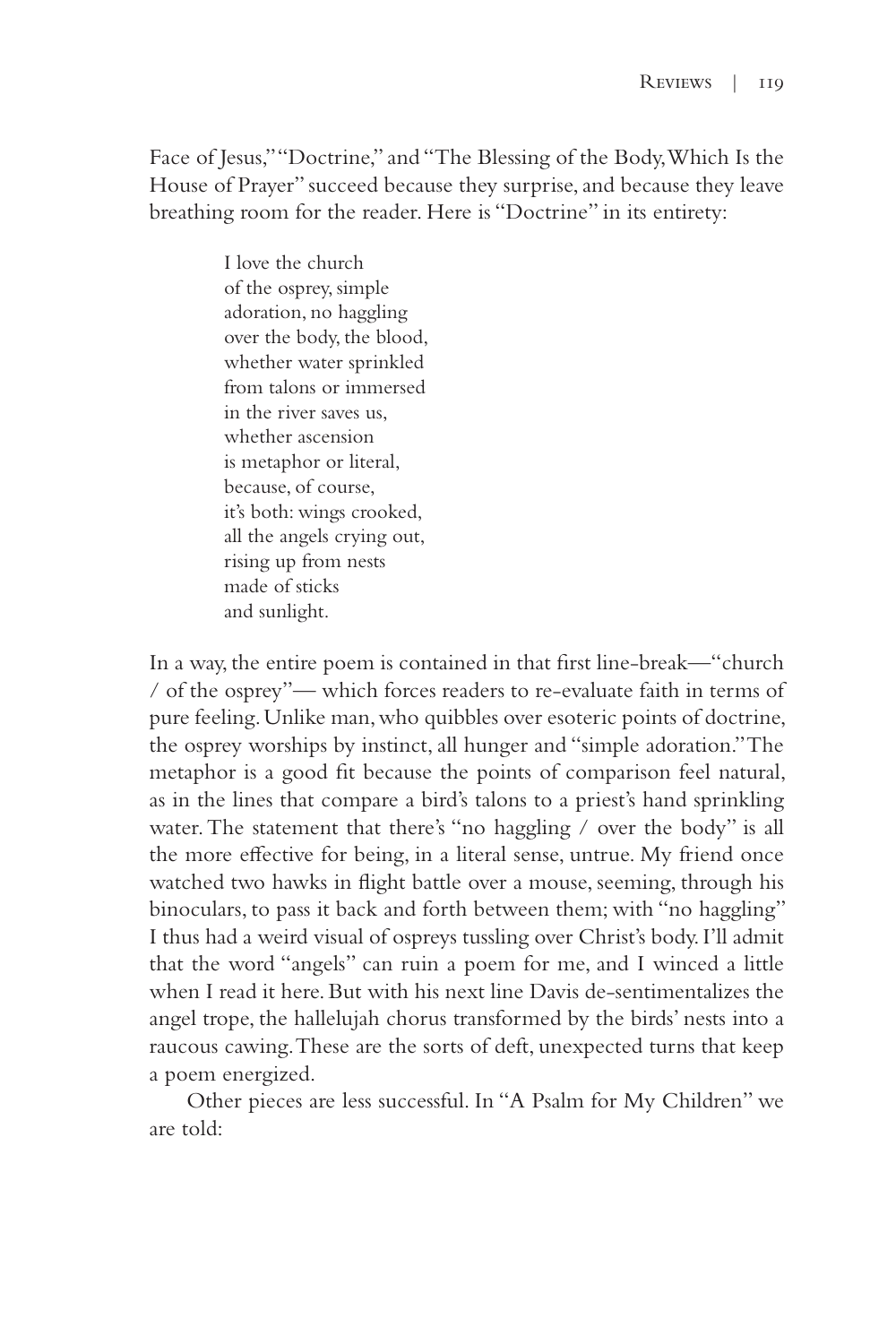## 120 | West Branch

 The spirit of the Lord grows round in the bellies of watermelon, ripe and full of sugar-water. The taste of the Lord is shiny and sweet….

At the risk of sounding too much the academic, I should say that sentiments like this one won't play well with most audiences. Be they believers, nonbelievers, Christians, or something else, readers want a poet to lead them forward with a light touch. Earnestness is problematic not because today's readers are too cynical (an accusation I often hear), but because it is heavy-handed. In "Psalm," a tone that begins as earnest all to quickly crosses the line to cloying. The tone of another piece, "Like a Thief," is heavy-handed in a different way, hectoring us that "Infidels always look like someone else, a new / neighbor, the latest immigrant who calls God by another // name" and warning against the propaganda that "keep[s] fear goose-stepping // toward anyone who doesn't agree." The last reference in particular feels like overkill. I'd argue that terrorists, televangelists, and dying firemen are more than enough to convey the poem's lesson of religious tolerance, without resorting to Nazis. Then again, perhaps *lesson* is the problem: in both "Psalm" and "Like a Thief" the writer-reader dynamic has shifted so that we are no longer led to meaning, but force-fed it.

Elsewhere, where Davis dials it down and lets the metaphors speak for themselves, the results are breath-catching. Stand-outs such as "Memory of Heaven," "After It Rained All Night, She Said He Woke Up Dead," and "Accident" linger in the mind long after the book is shut.

II

"Whereupon you are alone / in a cockpit" begins L. S. Klatt's collection, *Cloud of Ink*. With such an opening, who could fail to read on? Winner of the Iowa Prize, *Cloud of Ink* invites us through the looking-glass to a numinous inner landscape. Grasshoppers morph to Confederate swordsmen in "A Sudden Unspeakable Indignation," while in "Andrew Wyeth, Painter, Dies at 91," the familiar hayfields of Wyeth's paintings are invaded by a giant squid that rises up and wraps a barn in its tentacles. No explanation given. In this universe weirdness simply happens, bringing with it a startling emotional resonance.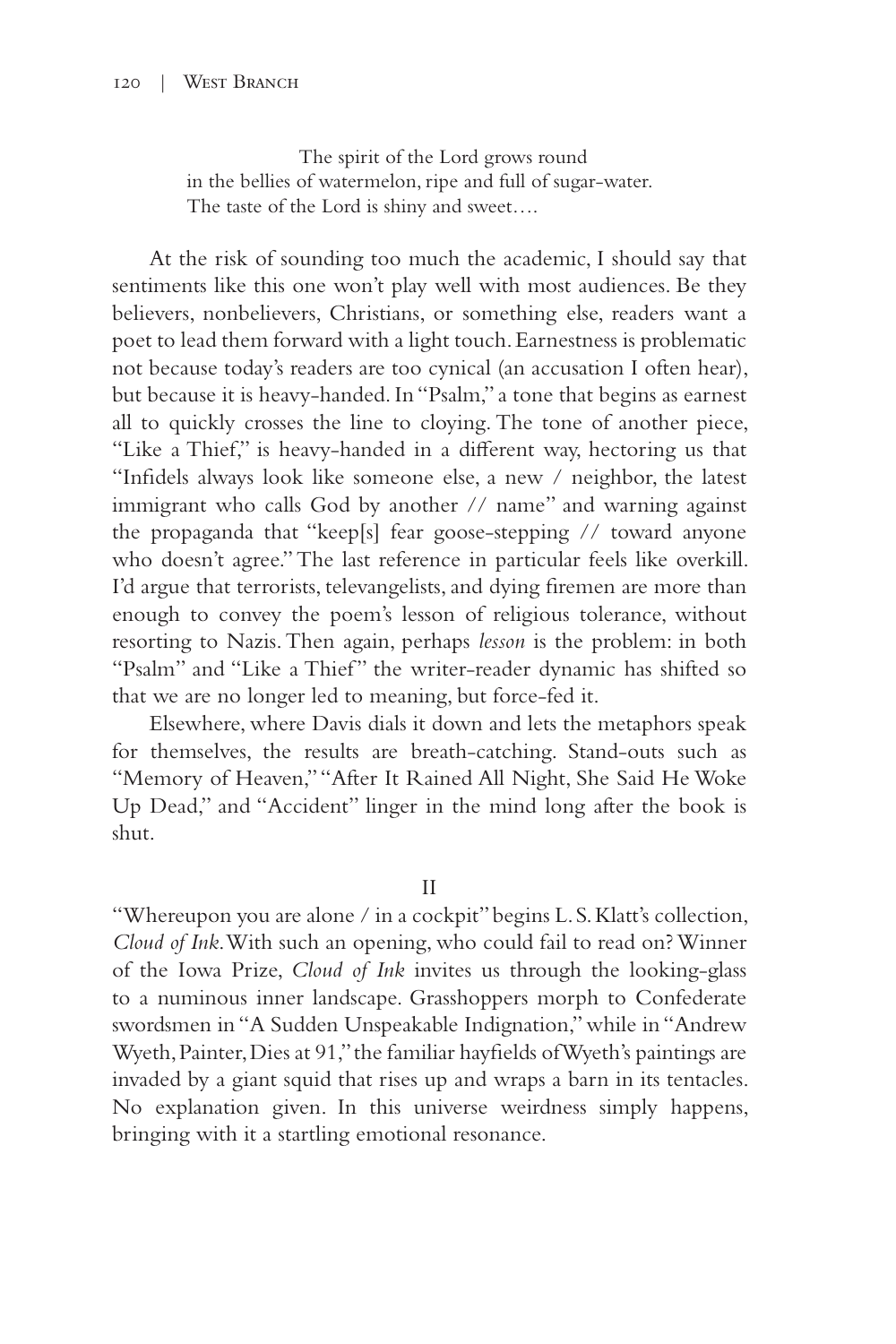"Transit of the Beautiful" is a good illustration of Klatt's technique, combining vivid imagery with the sort of metaphysical questions some poets might find difficult to address in seven stanzas. "Transit" expands with each repeated reading, able to say much because it makes explicit very little:

> Cockroach on the lip of a teacup while the woman upstairs puts a bag over her head & gasses the house. In conclusion, the lights go out; the soul is denuded. The insect makes no attempt to be heard no scream but, antennae waving like palm fronds before the Prince of Peace, crawls into the cup. To be destroyed, to be indestructible, this is always the question.

Each break has impact, in particular the break after the second stanza. The words float in white space and we anticipate the woman's scream on seeing the roach until we realize, a beat later, that she has bigger worries. In "puts a bag over her head / & gasses the house" there's a disconnect between tone and content that heightens the pathos. A similar disconnect emerges in the fourth stanza, where the matter-offact phrase "In conclusion" leads us to "the lights go out; the soul is denuded." No one cares that this woman is killing herself, no one's aware of it except the insect downstairs, who wants to live. When the gas spreads and the cockroach "makes no attempt to be heard" we suspect the statement applies to them both, that as she dies the woman, too, swallows her scream. At the end, to compare the to and fro motion of a roach's antennae with the palm fronds waving before Christ: how bizarre, and yet how right.

Klatt performs a similar magic again and again; the images that are most out-of-left-field are also, somehow, inevitable. We are jolted, then struck by a sense of *Yes, of course*. For example, in "Affliction" the speaker tells us his house is underwater, an aquarium "grotesquely / immersed," implying that he feels under observation like a goldfish. At once outside "painting this house with water," and inside the house drowning, the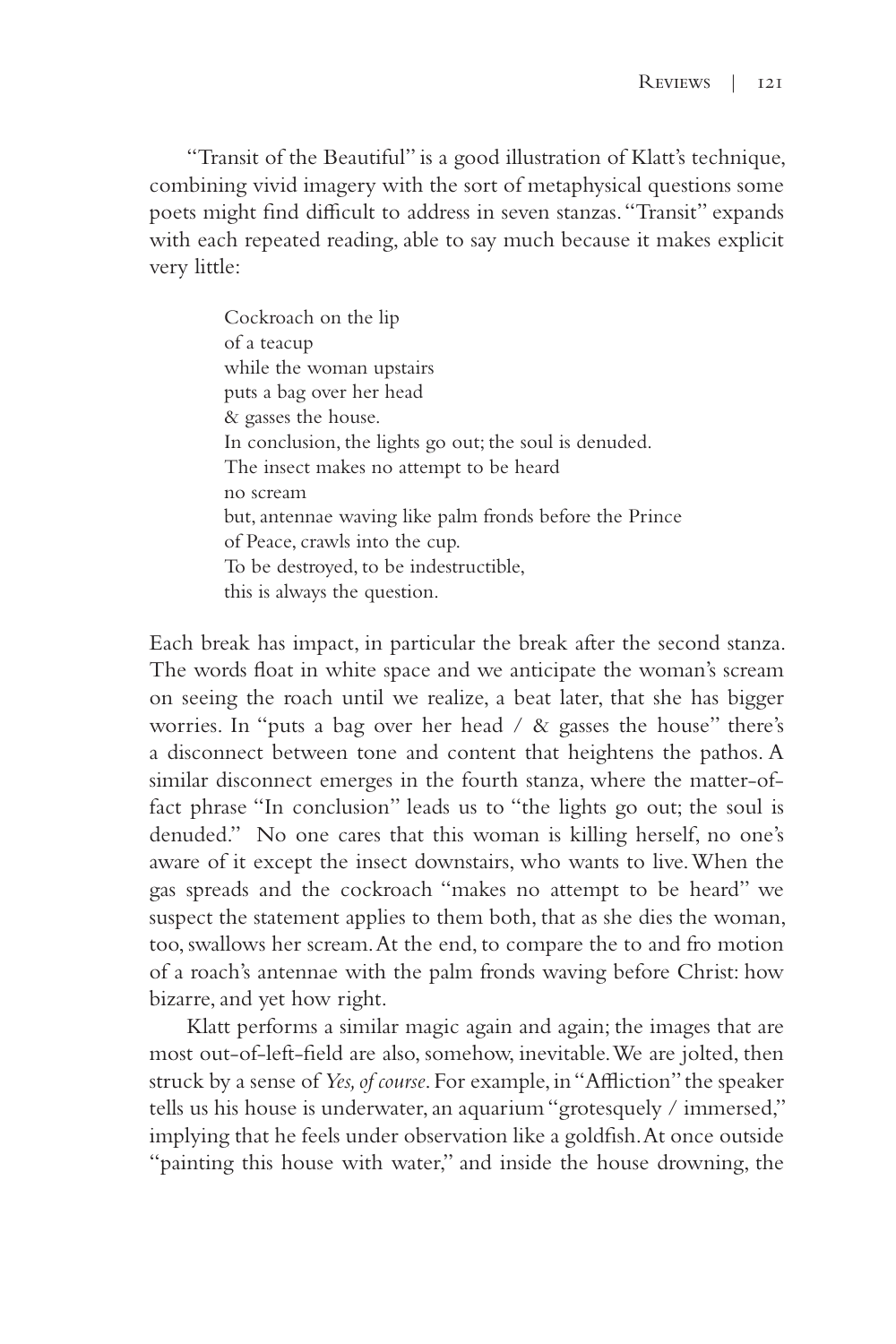speaker seems in the grip of some fugue-like depression. "Affliction" concludes,

> Come to the window, moon jellyfish. Parachute of tentacles to outer space.

Hardly a happy ending since it means his house has sunk to the bottom of the sea. But with this image the ocean depths transform to outer space and the poem's ominous sense of crushing weight is lifted. In another example, "Broadcaster," the speaker is a honeybee who says "Let's admit that the buzz is sweeter / out of your mouth than mine," continuing later with,

> And let's also suppose that your melody is sticky or stuck & that honeycombs have collapsed in my rotunda

Again, although it defies logic the visual image is pleasing, perhaps because of the architectural echo between "rotunda" and "honeycomb," each individual cell of a honeycomb resembling a small round room.

This is not to say *Cloud of Ink* always works. However far-flung the congruence may be, in order to succeed poetry must be congruent at some level. Several of the pieces have a scattershot quality that doesn't deliver. Reading "Cortona" or "The Americans," my imagination strains; I struggle to follow the writer in his leaps and don't quite make it. Lines like "To wander into oasis / & recognize as yet, as good as" thwart my every attempt at comprehension. Such failures may be a natural outcome, though, of taking risks. That Klatt asks me to leap is precisely why I enjoy his work, and in most cases the payoff is worth the effort.

In fact, one of my favorite poems, "May Day," makes such wide leaps I didn't realize it *was* a favorite until I realized I was reading it a fourth time:

> I am adrift in a burned-out canoe without a helmsman. It was once a birch straight & narrow made swift. The planets revolve behind the blue sky, but I don't witness. The news is good. The willow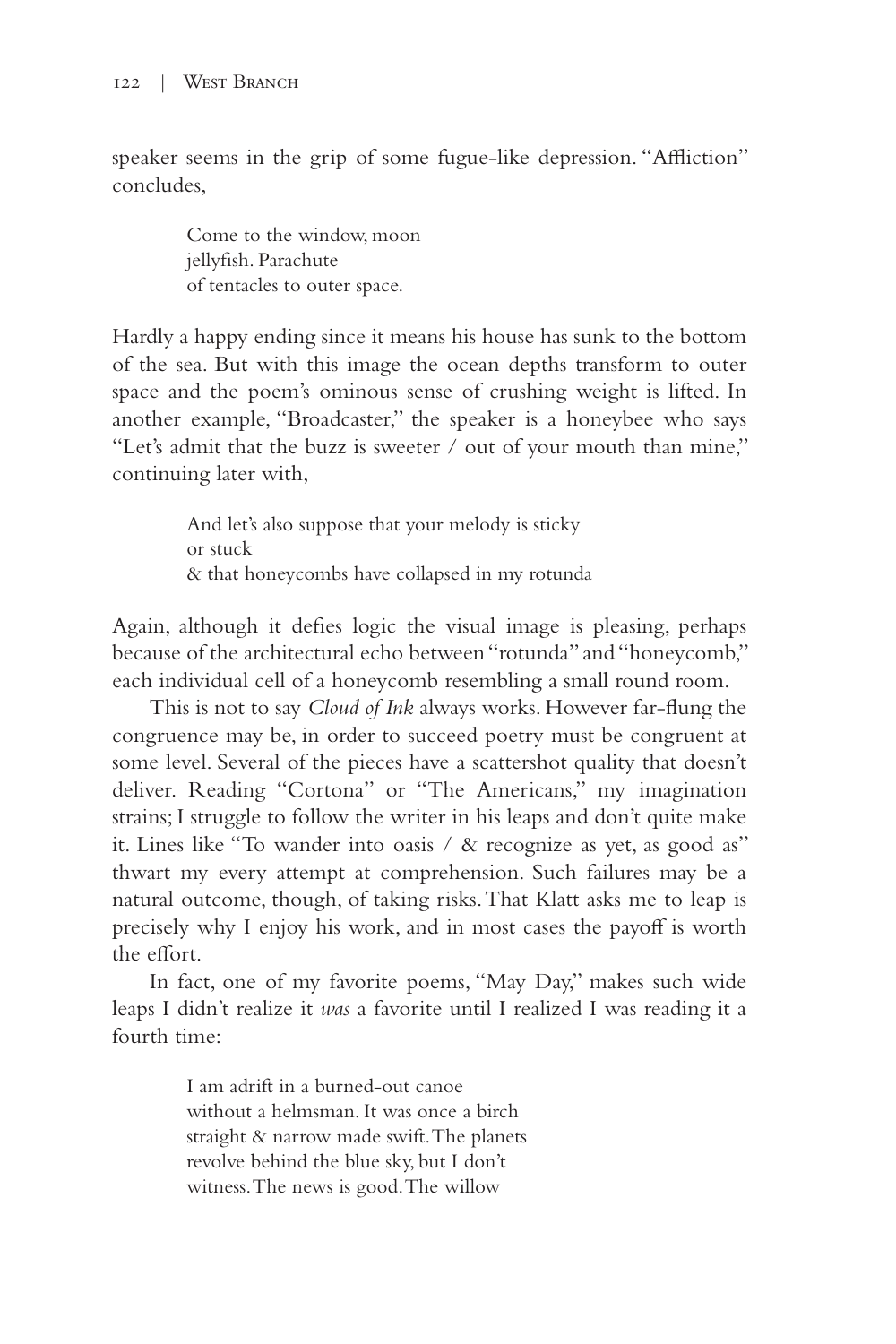has waded into the pond, & the purpose of the pond is outside of me. The bow of the boat follows the breezes. Lightyears from Zero.

In my college years I revered the music of Brian Eno. His nonmelodic compositions created atmospheres in which my mind could drift free of linear thought, and he was a master of silence, the space that hung between his notes often as haunting as the notes themselves. "May Day" has a similar feel. Canoe, willow, pond: though we're given the outline of a narrative, the poem is composed more of space than notes, more mood than story. Drifting in a boat is a perfect metaphor for letting go, while "without a helmsman" makes it clear the speaker has ceded control. What he knows is a single fact, his canoe. What he doesn't know looms infinitely larger: "behind the blue sky" the planets wheel unseen in their orbits; this simple pond has a purpose beyond human understanding. Regardless how long he drifts with the breeze, he can never reach life's source. (That final line "Light- / years from Zero" is so Eno-esque I can almost hear one of the ambient albums playing in the background.) Finally, there's the title. On the one hand, it is idyllic, placing us in springtime when the foliage is lush and green, the air sweet. On the other hand, "May Day" is a nautical distress signal and the speaker has lost any means of controlling his course. That he's bobbing along on a pond and not an ocean makes his SOS all the more poignant. "I am adrift," he tells us. *Help.* 

Granted, Klatt leaves a lot of "space between notes" for the reader to fill. Too much space for some, no doubt. But if the goal is to so engage an audience in such a way that they become instrumental to meaning, Klatt succeeds with *Cloud of Ink*.

## III

Playfulness and love of language also distinguish Nathan Leslie's *Night Sweat*. The most narrative of the group, *Night Sweat* makes good use of memory, mining it for the gritty and real rather than the sentimental.

One quartet of poems titled "Five," "Nine," "Thirteen," and "Seventeen" shows the speaker at successive ages doing what boys like to do: throw rocks at cars, scavenge for rubbish. Repeating consonants, slant rhyme, and rhythm give the set a strong aural quality. Lines such as "carving creek bed rubble into badges / among the discarded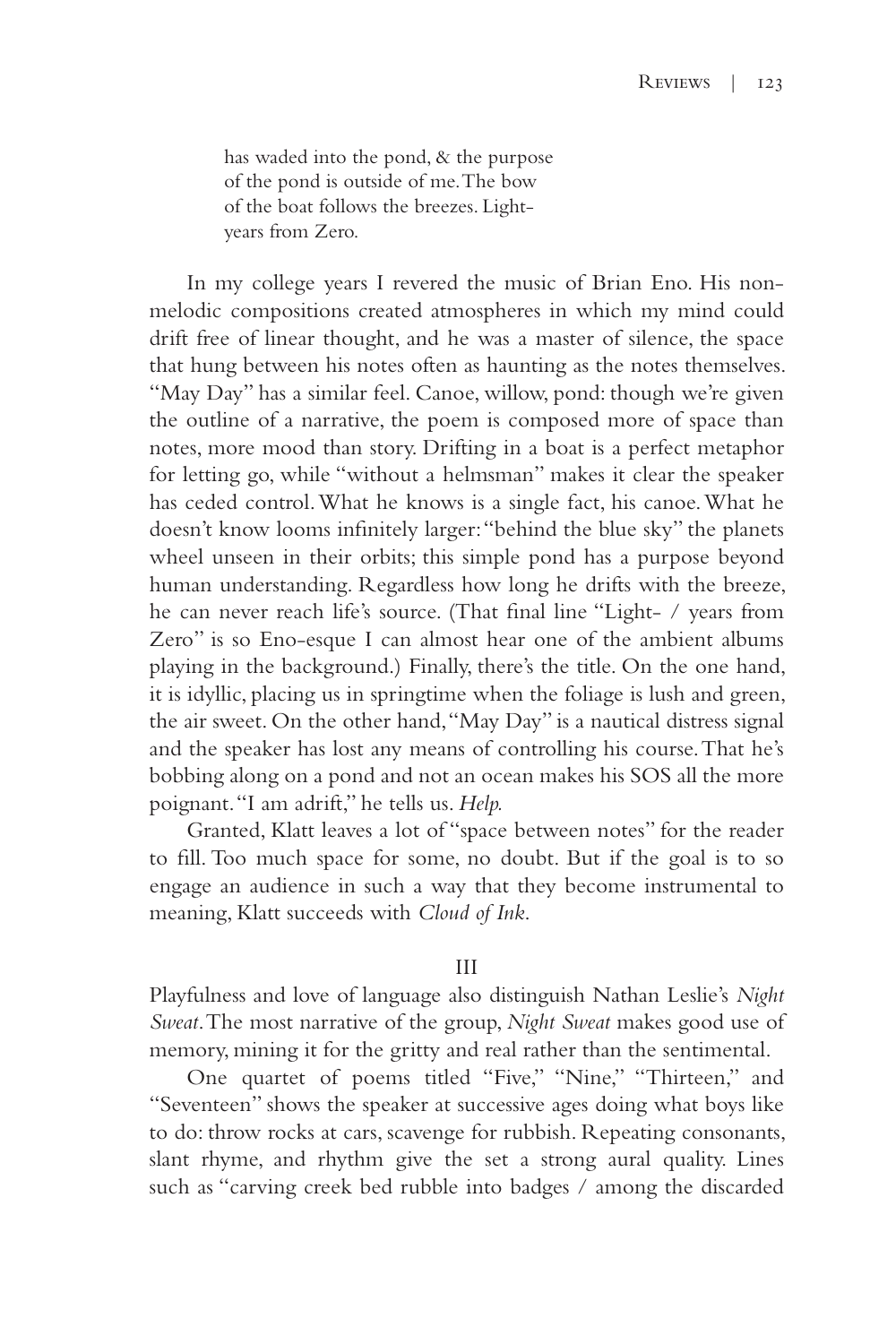refrigerator, hub caps, / rusted beer cans, bottles of Beefeater" (from "Nine") or "jump shot, high five, aluminum / siding, slap of leather and slide" ("Thirteen") beg to be read aloud, the short, choppy beats suggesting a child's manic energy. Equally skillful, the voice shifts as the set moves forward in time, the consciousness of each poem ageappropriate. The speaker of "Five," for example, describes his life with monk-like simplicity: "A clank from the kitchen // rouses me. Filled with clouds. / I find a penny on the table…." For a five-year-old waking from a nap, the sentence fragment "Filled with clouds" fits just right.

> "Brothers" is another piece meant to be read aloud: shrimp nets dredging the creek with both hands, minnows and shrimp commas among the shell shards and silt. He held the pilings, barnacles scraping knuckles, red clay squish, queasy at the thought of all beneath.

The repeating "s" and "k" sounds of "barnacles scraping knuckles" give the words a visceral roughness that matches their meaning, while the slant rhyme of "queasy" and "beneath" brings added finality to the end-stopped line. Wisely the speaker never names his brother, merely reporting their pastimes without comment, and we are left to intuit what the long-ago summers meant to him. If a golden haze of nostalgia seems to hang over the lines, it is of the reader's own creation, and therefore satisfies. Nostalgia is always predicated on loss, and "Brothers" delivers its closing revelation with restraint, telling us only that "By November he was a glint, / an outline, a shimmer in mud." However the brother was lost (went off to college? died?) I was glad that his fate is not made explicit.

*Night Sweat* includes several ekphrastic poems, and Leslie is able to channel the spirit of the various artists to a remarkable degree. In "Travelers Among Mountains and Streams" he uses compression and jagged linebreaks to capture Fan Kuan's 11<sup>th</sup>-century mountainscape, while the poem "Rain, Steam and Speed" mimics the rushing blur of Turner's work. In a third piece, "Kandinsky at His Easel," Leslie speaks in the artist's voice and his pronouncements apply as much to poetry as to painting. When Kandinsky tells us "I am replicating Genesis, /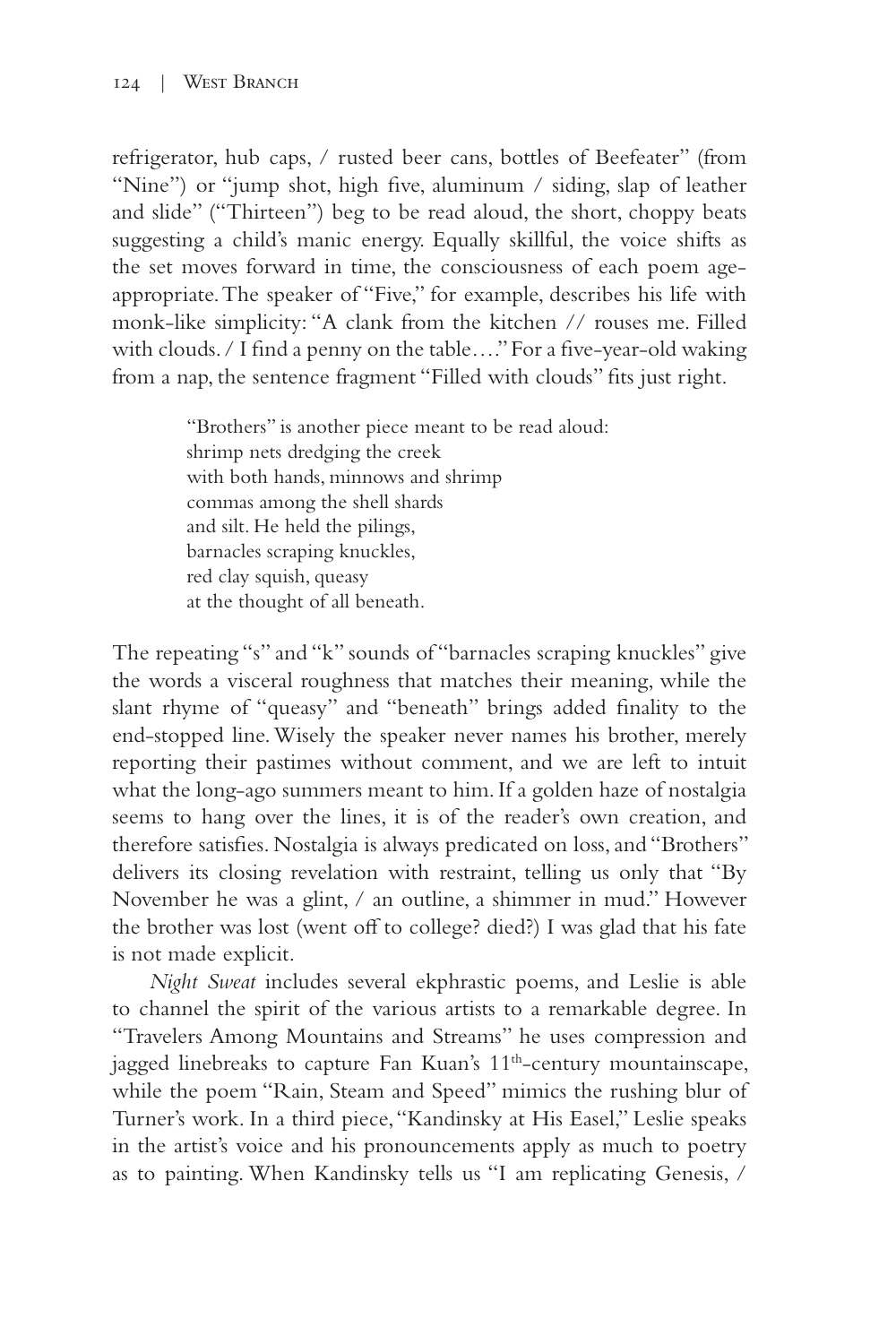only not yet" we sense the anxiety underlying his boast. For any artist the challenge is to spin something out of nothingness, god-like; each syllable or brushstroke on the empty page or canvas might as well be a cry across the Void. A few stanzas later the poem continues:

> I listen, wait. I am an upside down beetle grasping for a grass blade. This tree trunk makes the branch possible as I'm waiting for the canvas to grow the branch.

What a wonderful conceit. I like picturing Kandinsky as a beetle, hanging by his heels as he waits for his painting to reveal itself, for the blank canvas in front of him to "grow the branch." The implication that the work springs from a place beyond his control is yet another truth artists of all genres will recognize.

In contrast, a sequence of ten persona poems falls flat. "Kandinsky" succeeds not just because we know the speaker but because what he says rises above his limited experience to encompass our own. The poems "Ada," "James," and "Kristine" exclude the reader by paying homage to people we will never meet, and doing so in too-specific terms. We have no way "in." Individual experience does not become universal; it's as if we're at a cocktail party, listening to strangers swap stories of escapades we didn't share. Elsewhere, the poems disappoint when Leslie writes toward a predictable end, as with "In the Shade":

> I wanted to write a poem about the nature of time, of grace, or the essence of fury in a lost world,

Despite my best intentions, I read this stanza and feel my attention switch off. The writer is pointing us toward a destination he already knows. Having named these lofty ideas he will now, as a matter of course, have an epiphany about the importance of the everyday, in this case "the snow peas / we planted and the oily feathers / of the grackles."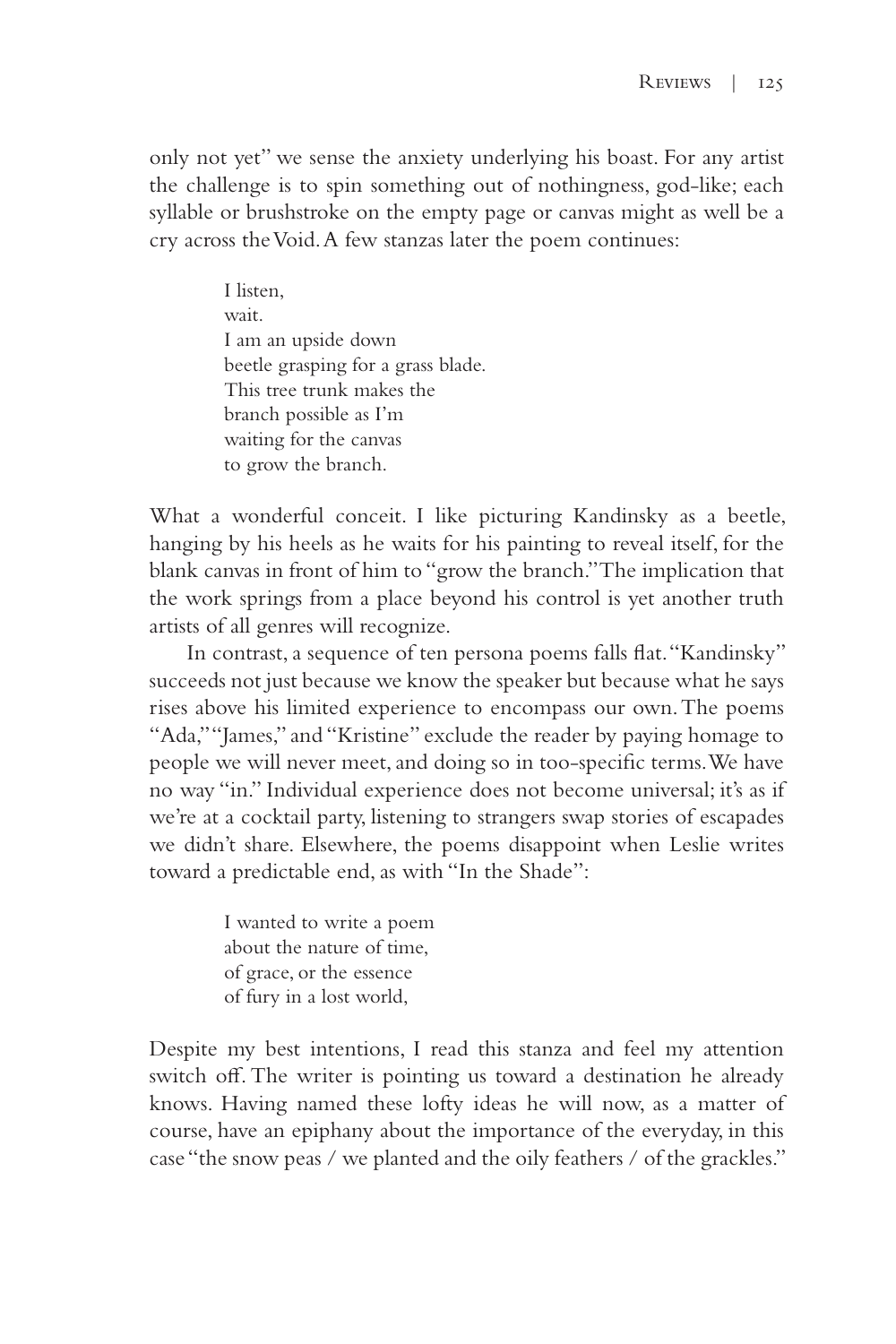Because the writer plays it safe and is never taken by surprise in his poem, neither is the reader.

Leslie succeeds most when he allows his jazzy language to carry him away. Lines such as "flashlight through the drainage tunnel as / far as you can go, cursive, kiss and milk" carry us along with him.

## IV

My first apartment was at Twenty-third and Walnut streets in Philadelphia. This was in the eighties, when the downtown was undergoing a renaissance. Hulking over my building was an abandoned brick warehouse decked in generations of graffiti and a brand-new, jaunty banner: *Coming Soon, Luxury Lofts*. Flowerboxes appeared along the street, trash pick-up became more regular. Hopeful signs, but at night our alley still rang with the drunken arguments of men who drank no-name vodka; mornings when I left for work, I stepped over their empties. Despite all the optimism in the world, once a city sickens it is very, very hard to reverse the decline.

Joshua Harmon, in *Le Spleen de Poughkeepsie*, understands this fact. Though I'm tempted to call it an elegy, *Spleen* is really more a love song, immersing me in the sights and sounds and sadnesses of a place I've never known but feel as if I do. Given book-long treatment, any topic can grow old, and at first I worried that might happen here. But while the book does feel very cohesive, it isn't repetitive. As he moves from page to page, Harmon just keeps turning his theme like a prism, finding ever subtler variations.

Part of this cohesiveness is due to a lack of titles. Most poems are untitled and as a result tend to run together in a continuous stream. As one might expect in a book about blight and loss, Time is a palpable presence:

> on the outskirts of the absurd attention to the material life, of course the factories are empty and the train line overgrown, and the everyday fills the ravine beside the highway: the passive voice speaks on our winds and in the humming of our truck tires….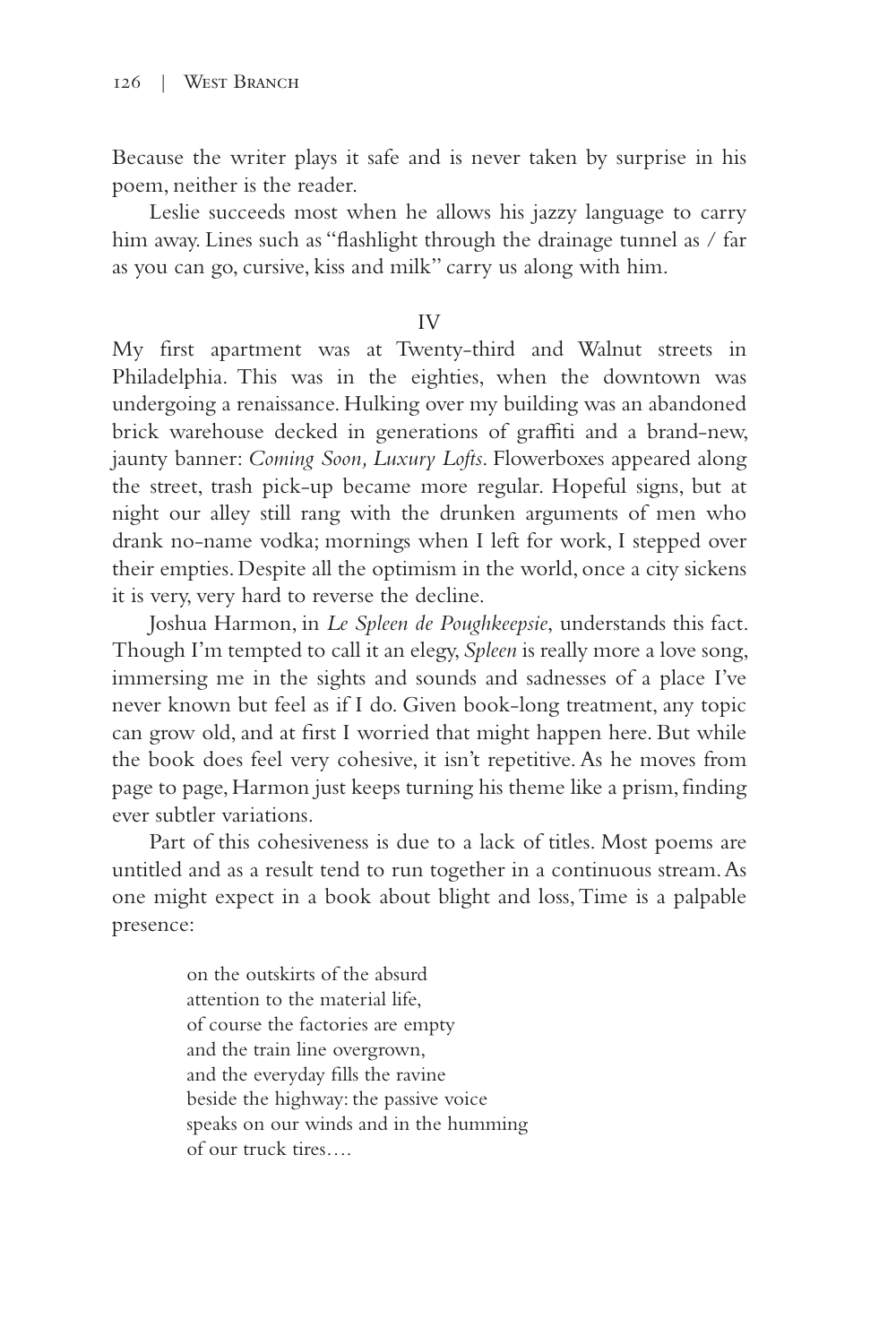What strikes me most in these lines is the slowly filling ravine, which works on two levels. Literally the ravine is accumulating trash, the Coke cans and taco wrappers that blow along a highway. Figuratively, it's accumulating years. I also like the way "of course" introduces the list. *Of course all the jobs have left town, of course the trains no longer run since no one has a reason, anymore, to come here….* "Of course" contains a ton of heartbreak, reminding us it wasn't always like this, that Poughkeepsie was once vibrant. We see Time at work again in the next poem, which I'll quote in its entirety:

> Thin ribbons of cloud and half a ruinous moon in an afternoon sky: meager sun gilds asphalt

briefly and slides out of sight as the furnace kicks on again: in the tumult of equivalences

between split log and smoke, margin and note, my knowledge unbraids itself from freed

finitudes: and whatever sense of the possible the afternoon offers vanishes in a lethal twilight

broken by a single steeple, an abandoned railway bridge spanning here and there, value

and use, the shape this city assumes

By assigning weighted adjectives such as "ruinous" and "meager" to the sun and moon rather than to people, Harmon keeps the poem's melancholy low-key. The way he juxtaposes the personal and immediate (hearing the furnace kick on) with big, sweeping, abstract thoughts is typical of his work, and helps the big thoughts go down. Because we are anchored in a definite moment, it becomes more possible to follow the speaker when he takes flight: "knowledge unbraids itself from freed // finitudes." But the final three stanzas are where the poem really gets exciting. The speaker has frittered his afternoon away until it's too late to accomplish anything. Who can't relate to his anomie? I've certainly had days I was my own worst enemy, knowing there was plenty I should do yet doing none of it. With the word "twilight" the speaker segues from his wasted afternoon to what he can see of the city through his